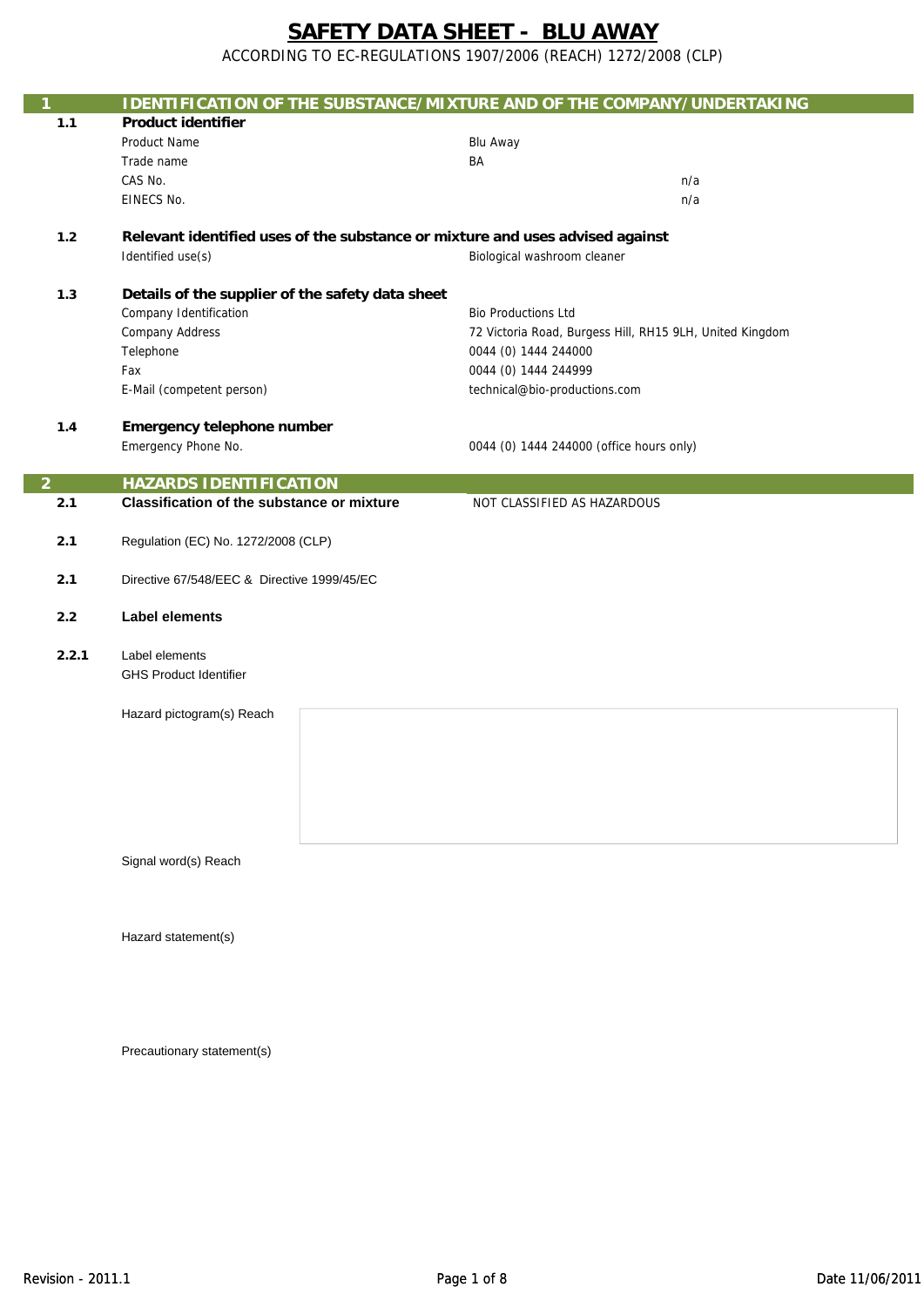ACCORDING TO EC-REGULATIONS 1907/2006 (REACH) 1272/2008 (CLP)

# **3 COMPOSITION/INFORMATION ON INGREDIENTS**

### **3.1 Substances**

| <b>Hazardous</b><br>Ingredient(s):                     | <b>EINECS</b><br><b>No</b> | CAS<br><b>NUMBER</b>        | %W/W  | <b>SYMBOL</b> | <b>RISK PHRASES</b>  |
|--------------------------------------------------------|----------------------------|-----------------------------|-------|---------------|----------------------|
| Fatty alcohol<br>ethoxylate                            |                            | 68439-46-3                  | < 5   | Xn            | R22 & R41            |
| Citric acid                                            | 201-069-<br>1              | 77-92-9                     | < 5   | Xi            | R36                  |
| Perfume                                                | n/a                        | n/a                         | < 5   | Xn            | R20/21/22, R38 & R43 |
|                                                        |                            |                             |       |               |                      |
|                                                        |                            |                             |       |               |                      |
| <b>Non Hazardous</b><br>Ingredient(s):                 | <b>EINECS</b><br><b>No</b> | <b>CAS</b><br><b>NUMBER</b> | %W/W  | <b>SYMBOL</b> | <b>RISK PHRASES</b>  |
| Bacteria species (non<br>pathogen) (1x100mil<br>cfu/g) |                            |                             | < 2.5 |               |                      |

### **4 FIRST AID MEASURES**

| 4.1 | Description of first aid measures (Symptoms) |                                                                         |
|-----|----------------------------------------------|-------------------------------------------------------------------------|
|     | Inhalation                                   | Mist may cause irritation to the respiratory tract                      |
|     | <b>Skin Contact</b>                          | May cause irritation                                                    |
|     | Eye Contact                                  | May cause mild irritation                                               |
|     | Ingestion                                    | May cause irritation to the mouth, throat and digestive tract           |
|     | Additional Information                       | Symptomatic treatment.                                                  |
| 4.2 | Description of first aid measures (Actions)  |                                                                         |
|     | <b>Inhalation</b>                            | If affected, remove to fresh air, keep warm and at rest. Obtain         |
|     |                                              | medical attention in severe cases.                                      |
|     | <b>Skin Contact</b>                          | Immediately remove all contaminated clothing. Wash skin with soap and   |
|     |                                              | water. In severe cases obtain medical help.                             |
|     | Eye Contact                                  | In case of contact, rinse immediately with plenty of water for at least |
|     |                                              | 10-15 minutes. Obtain medical attention if irritation persists          |
|     | Ingestion:                                   | Do not give anything by mouth to an unconscious person. Wash out mouth  |
|     |                                              | with water and give copious amounts of water to drink. Do not           |
|     |                                              | induce vomiting. Obtain medical advice if patient unwell.               |
|     | Additional Information                       | Always launder contaminated clothing before re-use                      |
| 5   | <b>FIRE-FIGHTING MEASURES</b>                |                                                                         |

| 5.1 | <b>Extinguishing media</b>       | Product not flammable                                                     |
|-----|----------------------------------|---------------------------------------------------------------------------|
|     | Suitable Extinguishing Media     | Water spray, foam, sand, dry powder, or CO2                               |
| 5.2 | Special hazards arising from the |                                                                           |
|     | Substance or mixture             |                                                                           |
|     | Exposure hazards                 | In combustion emits toxic fumes.                                          |
| 5.3 | <b>Advice for fire-fighters</b>  |                                                                           |
|     | Special protective               | Full protective equipment including self-contained respiratory protection |
|     | equipment for fire fighters      |                                                                           |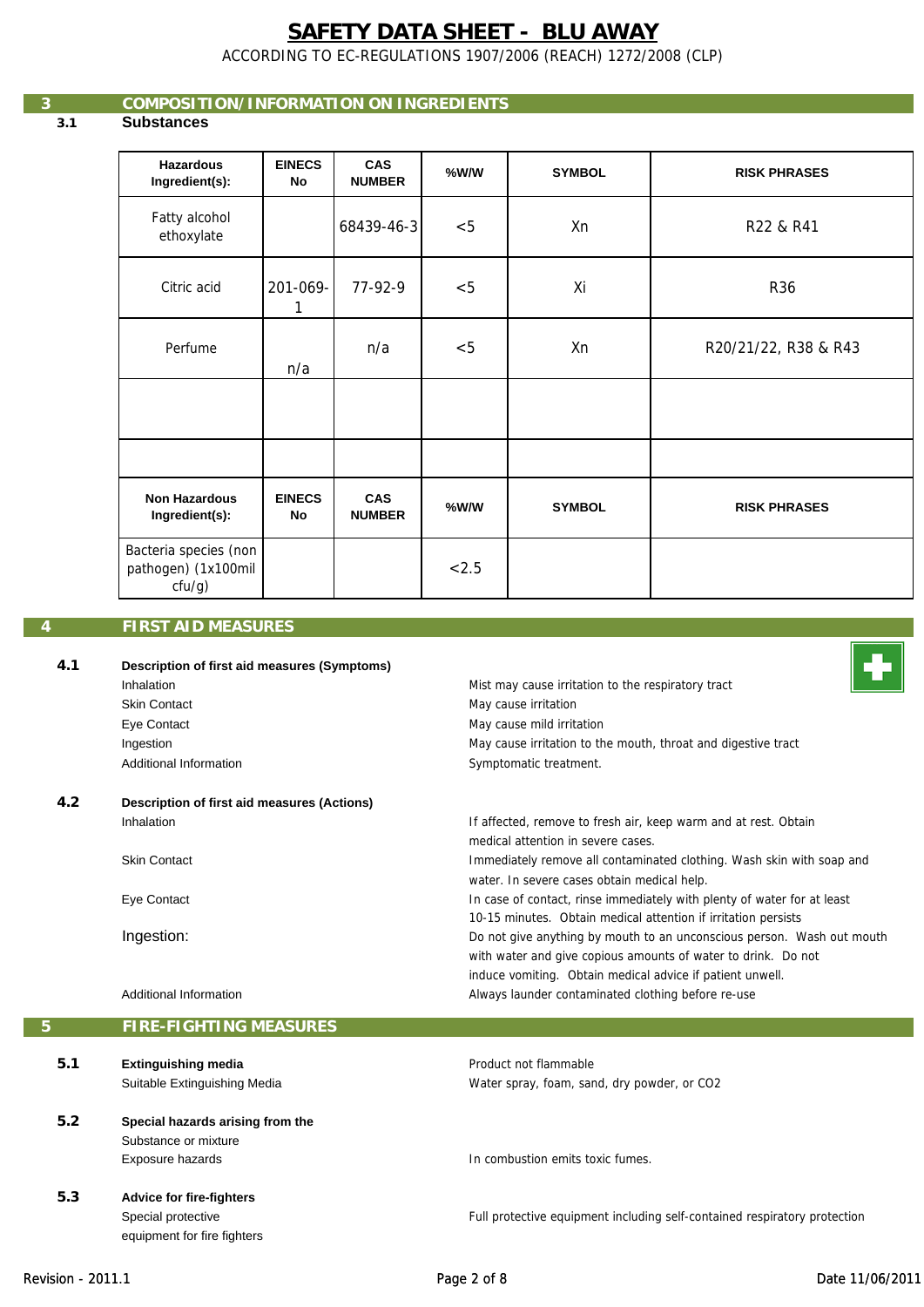ACCORDING TO EC-REGULATIONS 1907/2006 (REACH) 1272/2008 (CLP)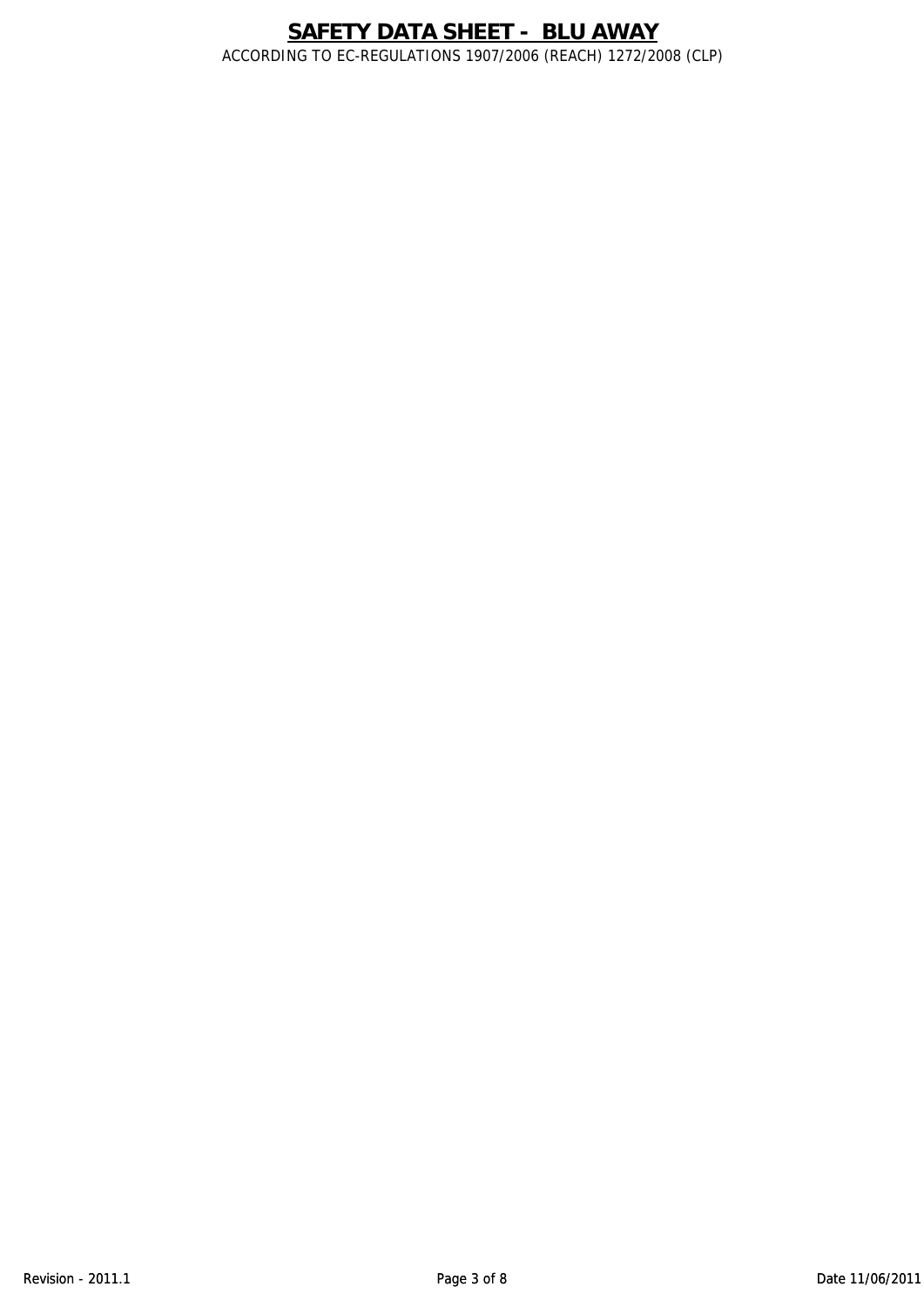ACCORDING TO EC-REGULATIONS 1907/2006 (REACH) 1272/2008 (CLP)

| $\overline{6}$ | <b>ACCIDENTAL RELEASE MEASURES</b>         |                                                                             |
|----------------|--------------------------------------------|-----------------------------------------------------------------------------|
|                |                                            |                                                                             |
| 6.1            | Personal precautions, protective equipment | Mark out the contaminated area with signs and prevent access to             |
|                | and emergency procedures                   | unauthorised personnel. Do not attempt to take action without               |
|                |                                            | suitable protective clothing - see section 8 of SDS                         |
| 6.2            | <b>Environmental precautions</b>           | Do not discharge into drains or rivers. Contain the spillage using bunding. |
| 6.3            | Methods and material for containment       | Small spills can be handled with a mop and water. Large spills              |
|                | and cleaning up                            | should be contained with sawdust and disposed of under local                |
|                |                                            | authority regulations                                                       |
| 6.4            | Reference to other sections                |                                                                             |
|                |                                            |                                                                             |

| 7   | <b>HANDLING AND STORAGE</b>                                     |                                                             |
|-----|-----------------------------------------------------------------|-------------------------------------------------------------|
| 7.1 | Precautions for safe handling                                   | Avoid eye contact and prolonged skin contact                |
| 7.2 | Conditions for safe storage, including<br>any incompatibilities | Keep in original containers                                 |
| 7.3 | Suitable packagine                                              |                                                             |
| 7.3 | Specific end use(s)                                             | Keep tightly closed when not in use                         |
|     |                                                                 | Do not store below 5°C or above 30°C                        |
|     |                                                                 | Store away from sparks, naked flames or sources of ignition |

**EXPOSURE CONTROLS / PERSONAL PROTECTION** 

# **8.1 Control Parameters**

**6.5 Additional Information**

Hazardous Ingredients

NO OCCUPATIONAL LIMIT ASSIGNED

| Workplace exposure limits |            |             | Respirable dust |             |  |
|---------------------------|------------|-------------|-----------------|-------------|--|
| <b>State</b>              | 8 hour TWA | 15 min STEL | 8 hour TWA      | 15 min Stel |  |
|                           |            |             |                 |             |  |
|                           |            |             |                 |             |  |
|                           |            |             |                 |             |  |
|                           |            |             |                 |             |  |

### **8.2 Exposure Controls**

Engineering measures

| <b>Respiratory Protection</b> | Not necessary under normal usage                            |
|-------------------------------|-------------------------------------------------------------|
| <b>Hand Protection</b>        | Wear protective gloves (Butyl rubber or Polyvinyl chloride) |
| Eye Protection                | Wear safety goggles                                         |
| <b>Skin Protection</b>        | Wear suitable protective overalls                           |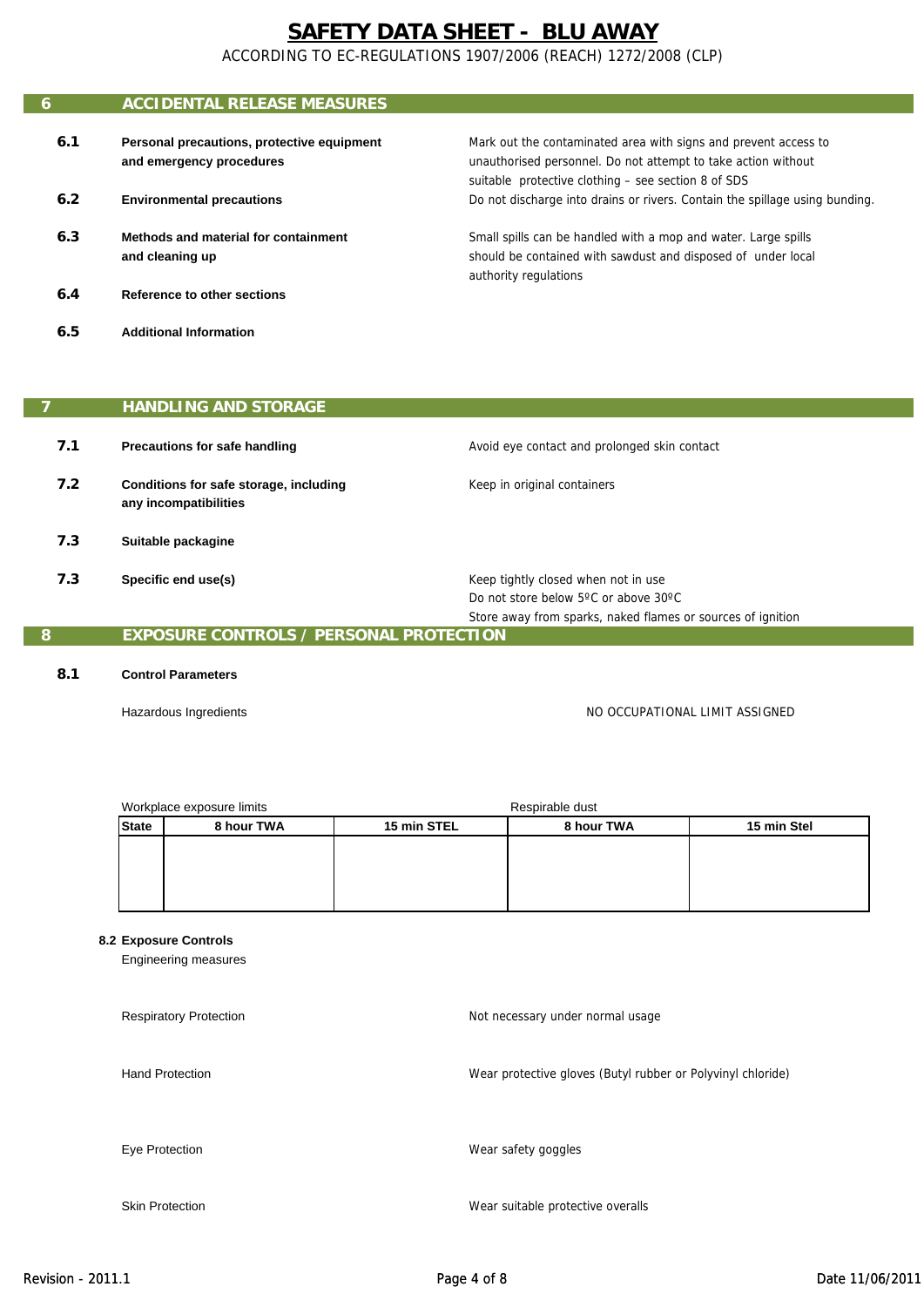ACCORDING TO EC-REGULATIONS 1907/2006 (REACH) 1272/2008 (CLP)

# **9 PHYSICAL AND CHEMICAL PROPERTIES**

#### **9.1 Information on the basic physical and chemical properties**

| Form:                         | Liquid               |
|-------------------------------|----------------------|
| Odour:                        | Mint                 |
| Colour:                       | Blue                 |
| Viscosity:                    | Not Applicable       |
| pH (Value):                   | 4.5 approx           |
| Density (g/ml):               | 1.020 approx         |
| <b>Boiling Point:</b>         | >100 degrees celcius |
| Flash Point:                  | Not Applicable       |
| <b>Melting Point:</b>         | <0 degrees celcius   |
| Pour Point (Deg C):           | <0 degrees celcius   |
| Auto Ignition Temp.           | Not Applicable       |
| Vapour Pressures:             | Not Applicable       |
| Solubility (water):           | Soluble              |
| Solubility (other):           | Not Applicable       |
| <b>Partition Coefficient:</b> | Not Applicable       |
| Flammable Limits:             | Not Applicable       |
| Oxidising Props.              | Not Applicable       |

**9.2 Other information**

### **10 STABILITY AND REACTIVITY**

**10.1 Reactivity**

 **10.2 Chemical Stability**

 **10.3 Possibility of hazardous reactions**

 **10.4 Conditions to avoid**

 **10.5 Incompatible materials**

 **10.6 Hazardous decompostion products**

Stable under normal conditions

Extremes of temperature

Strong oxidising/reducing agents

Burning produces Oxides of Carbon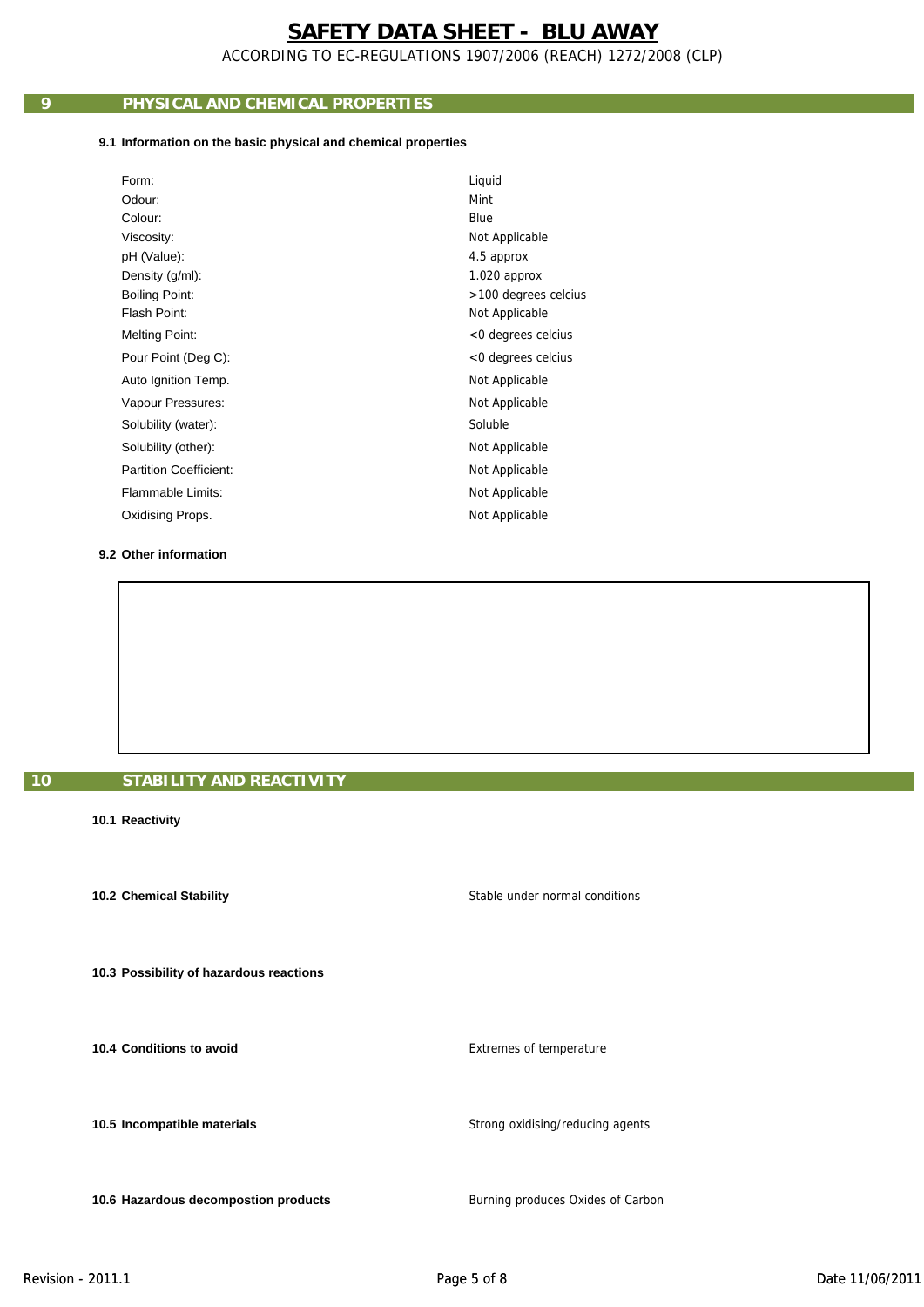ACCORDING TO EC-REGULATIONS 1907/2006 (REACH) 1272/2008 (CLP)

# **11 TOXICOLOGICAL INFORMATION**

### **11.1 Information on toxicological effects**

 **Toxicity values**

| Route | <b>Species</b> | <b>Test</b> | Value | <b>Units</b> |
|-------|----------------|-------------|-------|--------------|
|       |                |             |       |              |
|       |                |             |       |              |
|       |                |             |       |              |
|       |                |             |       |              |

### **Relevant effects for mixture**

| Effect | Route | <b>Basis</b> |
|--------|-------|--------------|
|        |       |              |
|        |       |              |
|        |       |              |

#### **11.2 Symptoms / Routes of exposure**

| Skin contact | May cause slight/mild irritation to sensitive skin with prolonged contact.               |
|--------------|------------------------------------------------------------------------------------------|
| Eye Contact  | May cause mild irritation.                                                               |
| Ingestion    | May cause irritation to the mouth, throat and digestive tract. May also<br>cause nausea. |
| Inhalation   | Mist may irritate the respiratory system                                                 |

## **12 ECOLOGICAL INFORMATION**

### **12.1 Toxicity**

#### **Eco Toxicity values**

| <b>Species</b> | <b>Test</b> | Value | <b>Units</b> |
|----------------|-------------|-------|--------------|
|                |             |       |              |
|                |             |       |              |

| 12.2 Persistence and degradability      | The surfactant(s) used in this preparation comply(ies) with the biodegradability<br>criteria as laid down in Regulation (EC) No 648/2004 on detergents. |
|-----------------------------------------|---------------------------------------------------------------------------------------------------------------------------------------------------------|
|                                         |                                                                                                                                                         |
|                                         | Data to support this assertion are held at the disposal of the competent                                                                                |
|                                         | authorities of the Member States and will be made available to them, at their                                                                           |
|                                         | direct request or at the request of a detergent manufacturer.                                                                                           |
| 12.3 Bioaccumulative potential          | No bioaccumulation potential.                                                                                                                           |
| 12.4 Mobility in soil                   | Readily absorbed into soil                                                                                                                              |
| 12.5 Results of PBT and vPvB assessment |                                                                                                                                                         |
| 12.6 Other Adverse Effects              | Negligible ecotoxicity.                                                                                                                                 |
|                                         |                                                                                                                                                         |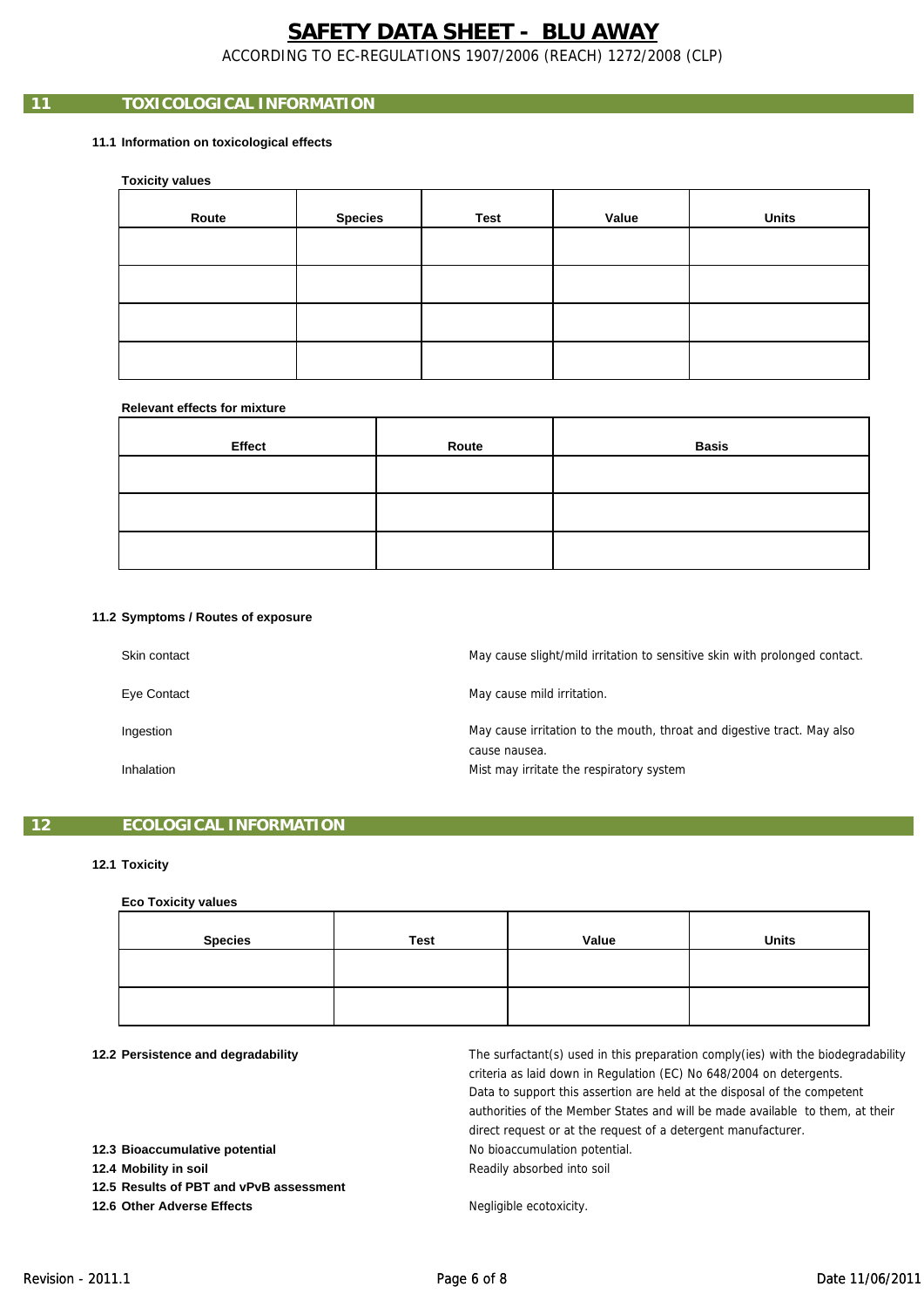ACCORDING TO EC-REGULATIONS 1907/2006 (REACH) 1272/2008 (CLP)

| 13                                                                                                                | <b>DISPOSAL CONSIDERATIONS</b> |                                                                          |  |  |
|-------------------------------------------------------------------------------------------------------------------|--------------------------------|--------------------------------------------------------------------------|--|--|
|                                                                                                                   | 13.1 Waste treatment methods   |                                                                          |  |  |
|                                                                                                                   | Disposal operations            | Dispose of in accordance with Local Authority Guidelines and Regulations |  |  |
|                                                                                                                   | Disposal of packaging          | Dispose of in accordance with Local Authority Guidelines and Regulations |  |  |
| NB: The users attention is drawn to the possible existance of regional or national regulations regarding disposal |                                |                                                                          |  |  |
|                                                                                                                   |                                |                                                                          |  |  |

## **15 TRANSPORT INFORMATION**

#### **14.1 UN Number**

Not regulated for transport

 **14.2 UN Proper shipping name**

 **14.3 Transport hazard class(es)**

| <b>ARD/RID</b> |   | <b>Class</b>         |
|----------------|---|----------------------|
| <b>IMDG</b>    |   | Proper shipping name |
| IATA           | ٠ | Proper shipping name |

 **14.4 Packing Group**

 **14.5 Environmental hazards**

Environmental hazardous

Marine pollutant

 **14.6 Special precautions for user**

### **15 REGULATORY INFORMATION**

**this preparation was classified in compliance with the following directions and regulations**

**15.1 Hazardous Ingredients**

 **Hazard symbol**

 **EEC classification**

 **other provisions** The regulatory information given above only indicates the principal regulations specifically applicable to the product described in this safety data sheet. The user`s attention is drawn to the possible existence of additional provisions which complete these regulations. Refer to all applicable national, international and local regulations or provisions.